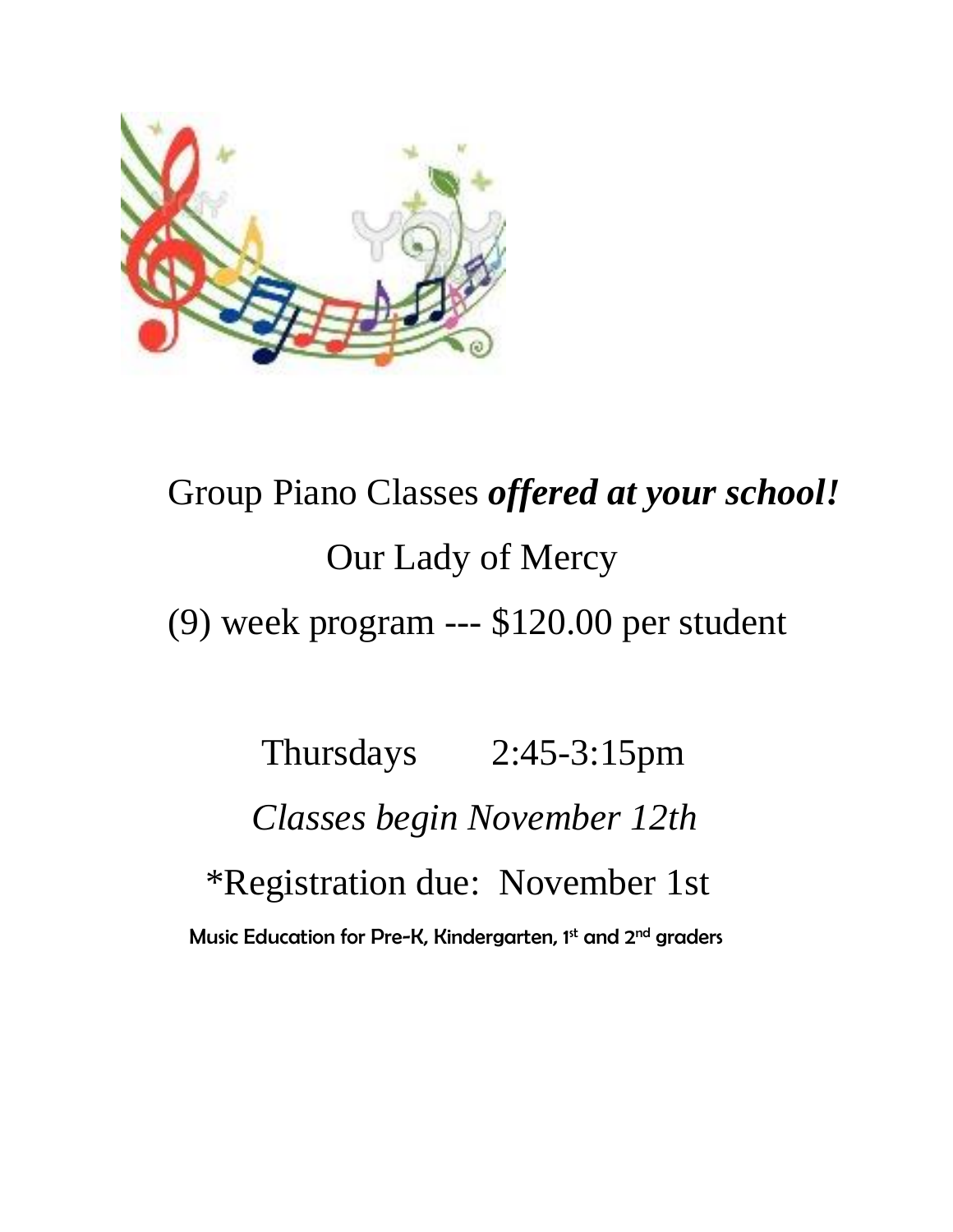## **Group Piano Classes and Piano Lessons**

MUSIC EDUCATION for schools ---- Group Piano Lessons

Our education program gives students ages 3-11 yrs a chance to learn piano in a small

group, upbeat, environment. We are energetic, cheerful, bubbly, and loud. Our classes use

*Beethoven Bear* and *Mozart the Mouse* to teach classical musical concepts. Each class is a

magical, musical, journey where students learn to read music and are introduced to beginning

and intermediate music theory.

 MUSIC Dance.edu is a nonprofit organization which uses the performing arts to engage residents from New England. MUSIC Dance.edu operates two education programs: The Children's Performance Group and the Music education program for elementary schools. MUSIC Dance.edu is committed to providing a challenging curriculum which inspires academic and artistic excellence. We teach a culturally diverse population to not only perform on stage, but more importantly to perform better in life.

\**Group Piano Classes and Piano Lessons offered at your school!*

## **Tuition for group piano classes: \$120.00 per student**

Group Piano classes meet for nine sessions. Each class is thirty minutes.

Private piano lessons \$20.00 per session. Participants must sign up for (5) sessions at a time. Lessons are for 20 minutes. Private piano participants MUST have a piano or keyboard at home and commit to completing weekly homework; written assignments, practicing at home each day for 15-20 minutes, and completing a practice log. Lessons are scheduled at a time set by the teacher, Ms Enos and Parent.

Both group piano class students and piano lesson students must pay a onetime fee of \$25 for piano book, stickers, pom-poms, and additional supplies. Tuition and fees are nonrefundable. Cash, check or money orders.

## **Please make check payable to: MUSIC Dance.edu**

 **781 767 9695** 

MUSIC Dance.edu